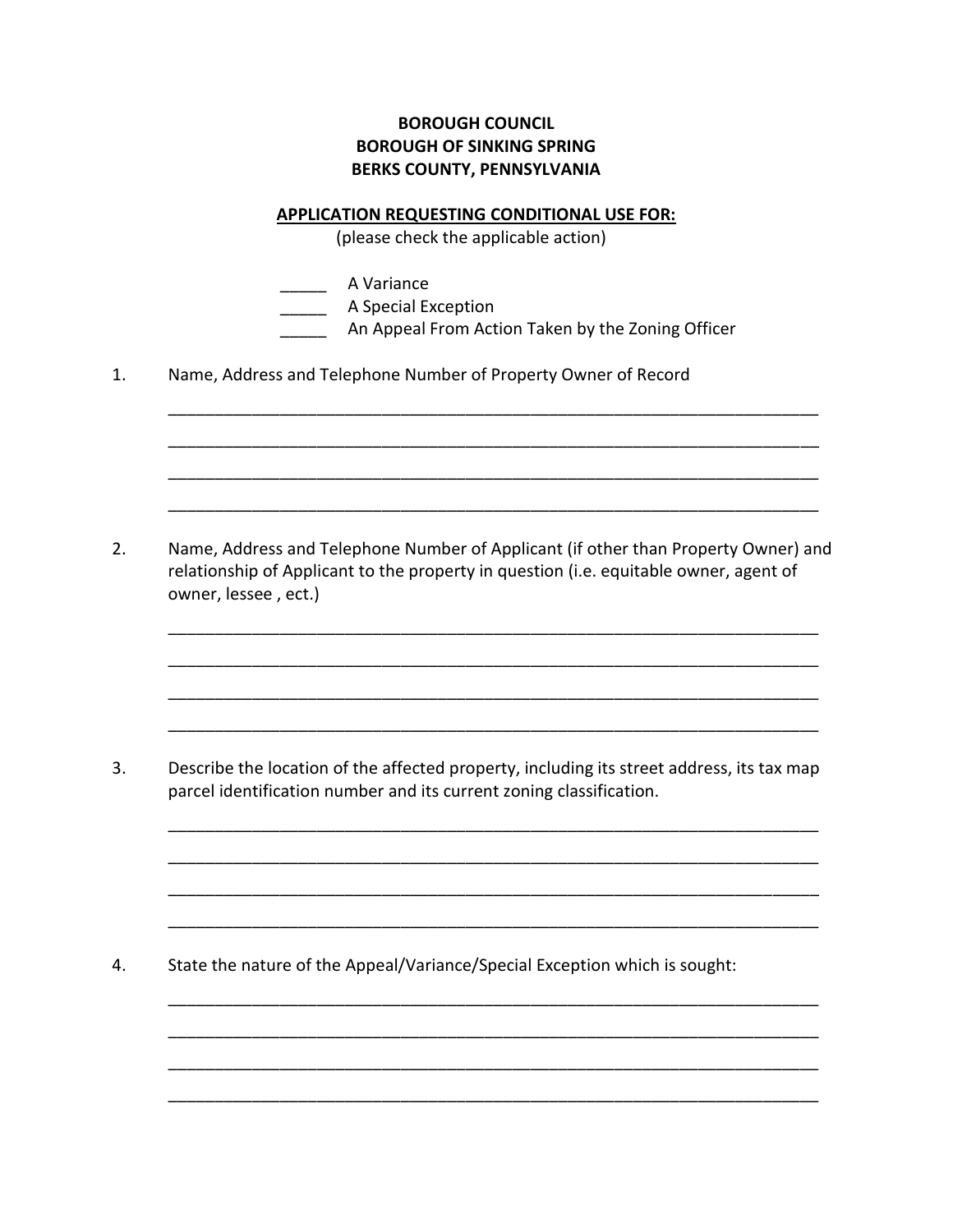5. State the reasons why the Applicant believes the Appeal/Variance/Special Exception should be granted and indicate the specific sections of the Zoning Ordinance which the Applicant is seeking, either an interpretation of or, relief from:

\_\_\_\_\_\_\_\_\_\_\_\_\_\_\_\_\_\_\_\_\_\_\_\_\_\_\_\_\_\_\_\_\_\_\_\_\_\_\_\_\_\_\_\_\_\_\_\_\_\_\_\_\_\_\_\_\_\_\_\_\_\_\_\_\_\_\_\_\_\_

\_\_\_\_\_\_\_\_\_\_\_\_\_\_\_\_\_\_\_\_\_\_\_\_\_\_\_\_\_\_\_\_\_\_\_\_\_\_\_\_\_\_\_\_\_\_\_\_\_\_\_\_\_\_\_\_\_\_\_\_\_\_\_\_\_\_\_\_\_\_

\_\_\_\_\_\_\_\_\_\_\_\_\_\_\_\_\_\_\_\_\_\_\_\_\_\_\_\_\_\_\_\_\_\_\_\_\_\_\_\_\_\_\_\_\_\_\_\_\_\_\_\_\_\_\_\_\_\_\_\_\_\_\_\_\_\_\_\_\_\_

\_\_\_\_\_\_\_\_\_\_\_\_\_\_\_\_\_\_\_\_\_\_\_\_\_\_\_\_\_\_\_\_\_\_\_\_\_\_\_\_\_\_\_\_\_\_\_\_\_\_\_\_\_\_\_\_\_\_\_\_\_\_\_\_\_\_\_\_\_\_

## 6. **THE FOLLOWING SHALL ALSO ACCOMPANY THIS APPLICATION:**

- a) A map of the property in question, drawn to scale, clearly indicating the size of the property, its current zoning classification, its TAX PIN, all the property's boundary lines, and the exact location(s) on the lot of all existing and proposed buildings, fences, signs, structures, and any existing or proposed alterations to said buildings or structures.
- b) The use, height and width of all proposed and existing buildings, structures and additions or alterations to buildings or structures, and the height, length, width and design of all signs.
- c) A statement indicating the number of dwelling units and/or commercial or industrial establishments to be accommodated within existing and/or proposed buildings on the property in question. In the case of apartment buildings and townhouses, a breakdown of units by number of bedrooms shall be given. In the case of commercial and industrial uses and home occupations, the floor area to be devoted to each use shall be indicated.
- d) The location, dimensions and design of parking and loading areas including the size and arrangement of all parking spaces and means of ingress, egress, and interior circulation, recreation areas, screens, buffer yards and landscaping, means of egress from, and ingress to the lot, routes for pedestrian and vehicular traffic, and outdoor lighting.
- e) The location of all utility lines, easements, or right-of-ways, the method of water supply, sanitary sewage disposal, and stormwater management, including the location of any existing or proposed on-lot water, sewer or stormwater facilities.
- f) The names, mailing addresses, telephone numbers, and tax map parcel identification numbers of all adjoining property owners.
- g) The percentage of both the proposed and existing types of impervious coverage (buildings, parking lots, driveways, sidewalks, etc.) on the property in question.
- h) The name, address and telephone number of any attorney who will be representing the applicant at any zoning hearing which may be held due to this application being filed.